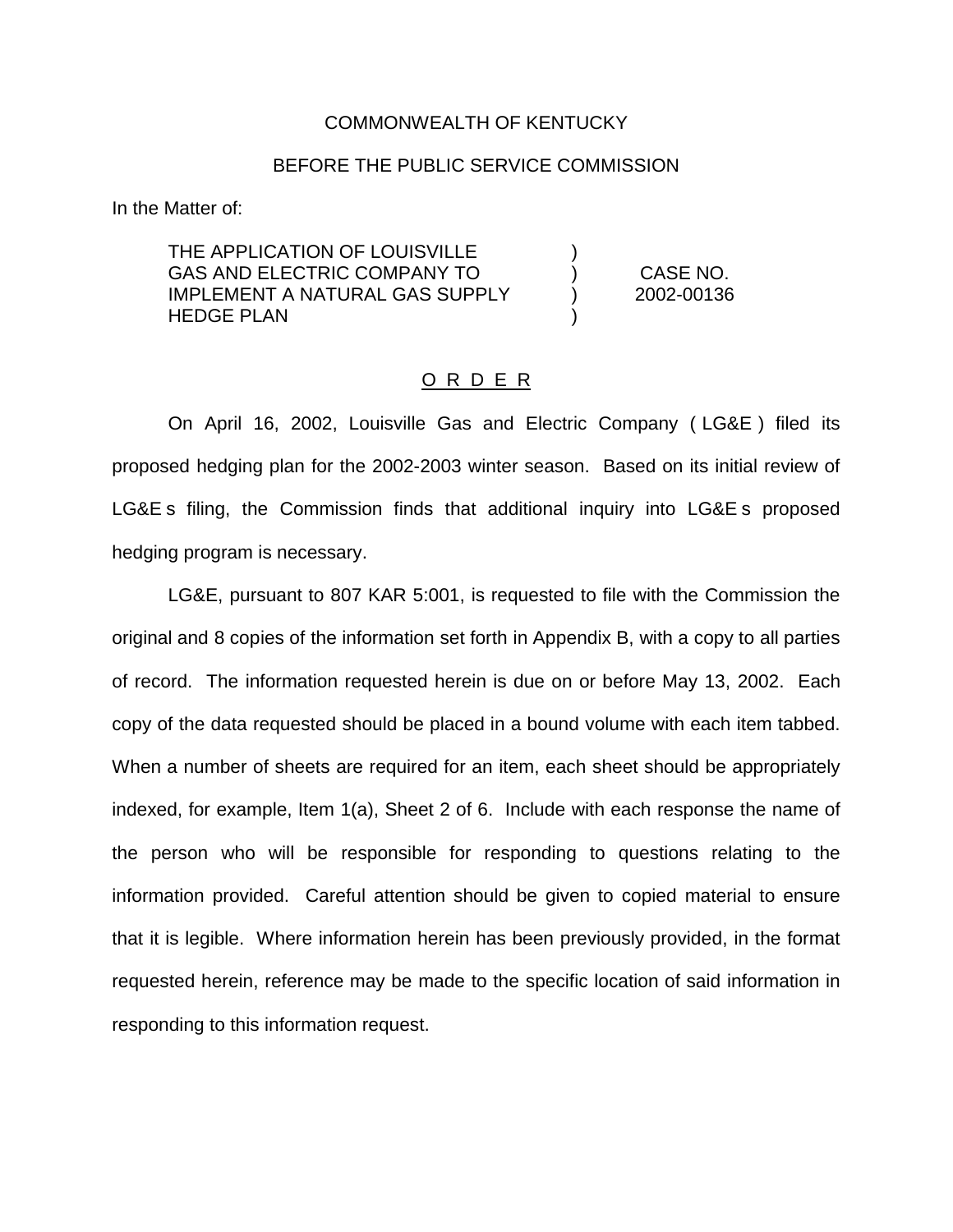IT IS THEREFORE ORDERED that:

1. The procedural schedule set forth in Appendix A to this Order shall be followed in this proceeding.

2. All parties shall respond to any interrogatories and requests for production of documents that Commission Staff submits in accordance with the procedural schedule set forth in Appendix A.

3. All interrogatories and requests for production of documents shall be appropriately indexed. Responses shall include the name of the individual responsible for responding to the questions related to the information provided.

4. Service of any document or pleading shall be made in accordance with Administrative Regulation 807 KAR 5:001, Section 3(7), and Kentucky Civil Rule 5.02.

5. All documents that the Commission requires any party to file with the Commission shall also be served upon all parties of record at or before the time of filing.

6. Motions for extensions of time with respect to the schedule herein shall be made in writing and will be granted only upon a showing of good cause.

Done at Frankfort, Kentucky, this 6<sup>th</sup> day of May, 2002.

By the Commission

ATTEST: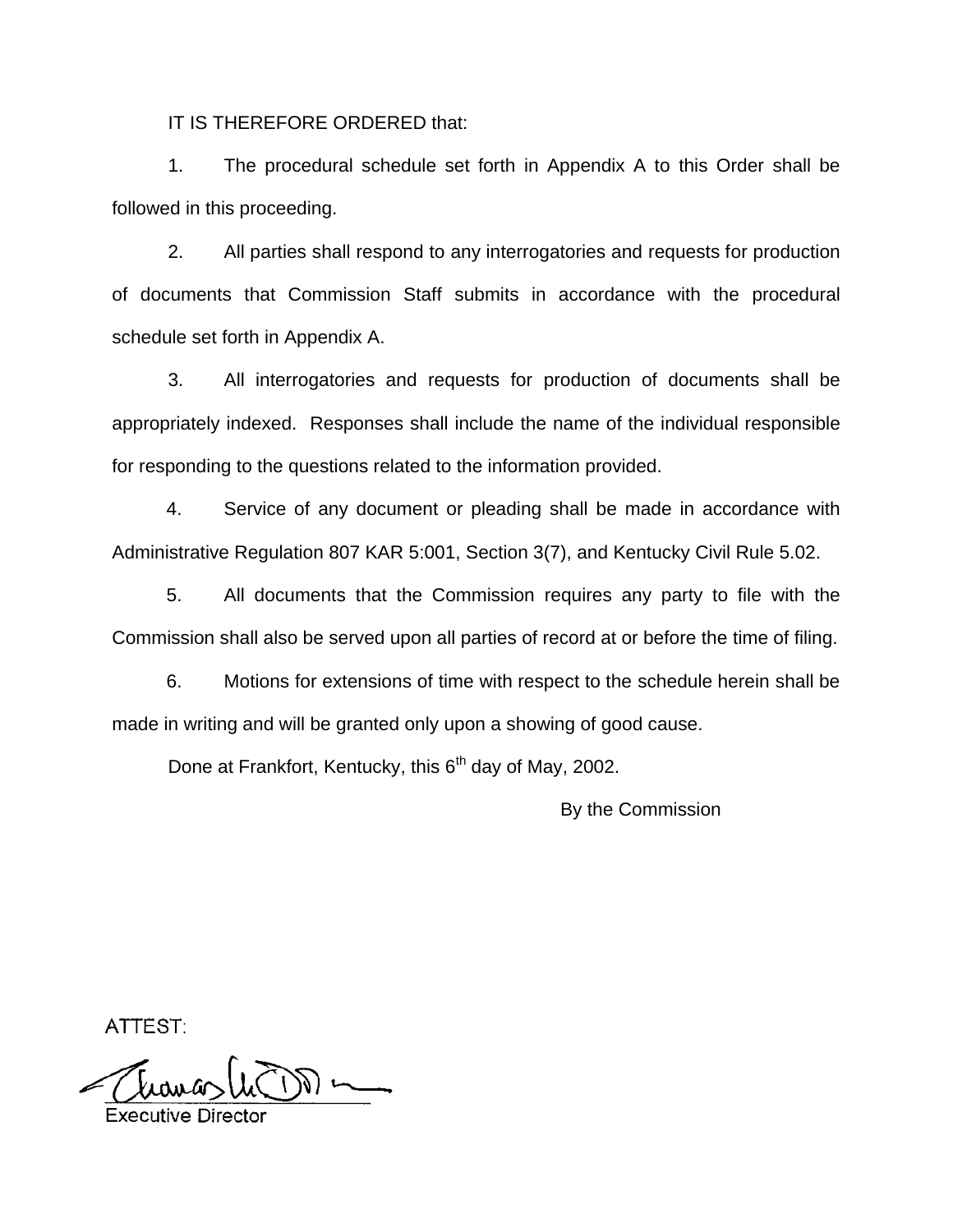# APPENDIX A

# AN APPENDIX TO AN ORDER OF THE KENTUCKY PUBLIC SERVICE COMMISSION IN CASE NO. 2002-00136 DATED May 6, 2002

| LG&E shall file with the Commission and serve upon all parties of record<br>responses to the interrogatories and requests for production                |  |
|---------------------------------------------------------------------------------------------------------------------------------------------------------|--|
| Any party desiring a formal hearing shall file its                                                                                                      |  |
| Intervenors and Commission Staff may serve supplemental interrogatories<br>and requests for production of documents upon LG&E no later than  05/20/2002 |  |
| LG&E shall file with the Commission and serve upon all parties of record<br>responses to supplemental interrogatories and requests for production of    |  |
| Intervenors may file written comments                                                                                                                   |  |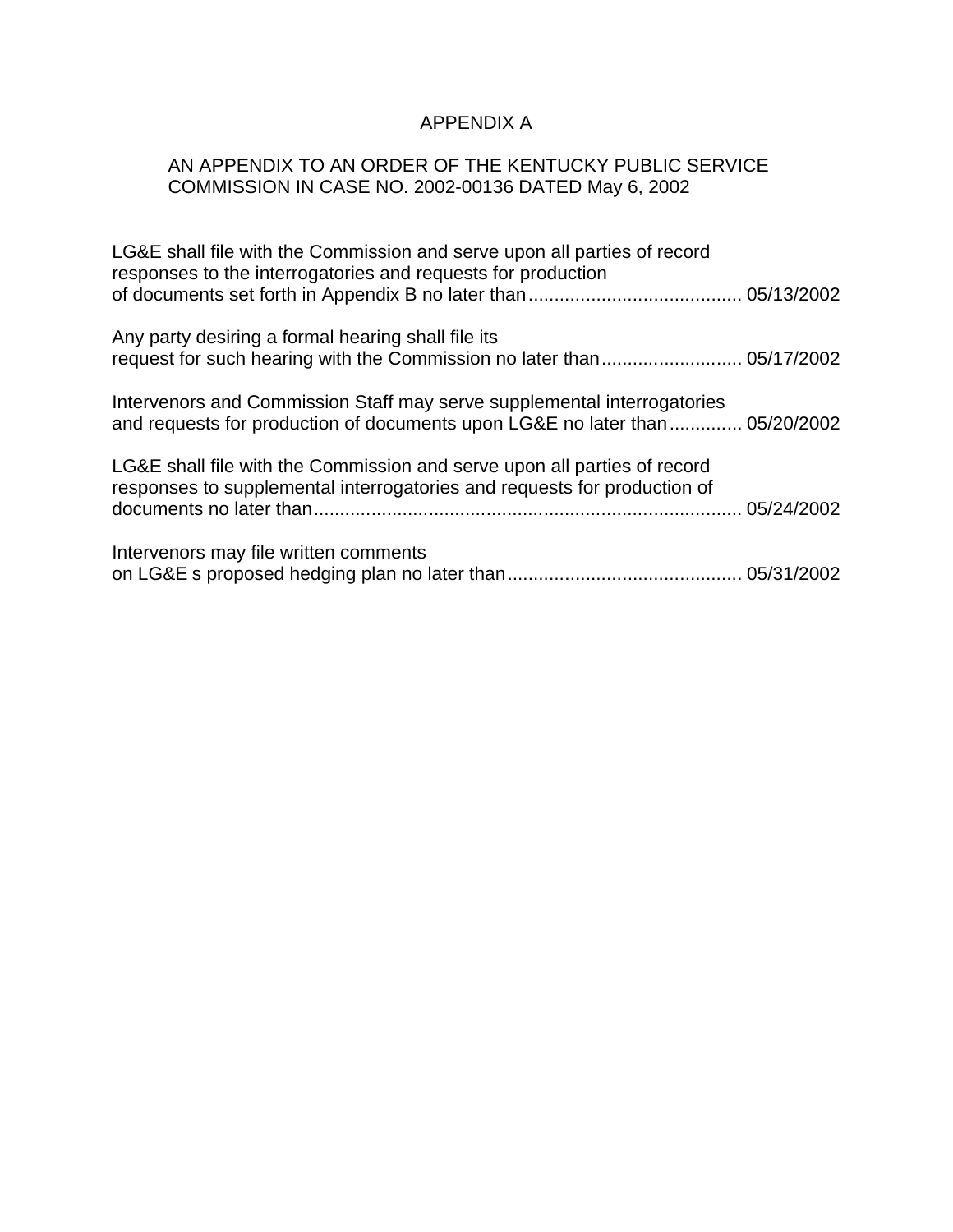#### APPENDIX B

### AN APPENDIX TO AN ORDER OF THE KENTUCKY PUBLIC SERVICE COMMISSION IN CASE NO. 2002-00136 DATED May 6, 2002

1. Provide any customer surveys (including results) LG&E has conducted in order to determine customer understanding and acceptance of its proposed hedging activity.

2. Identify and describe LG&E s price expectations for gas injected into storage in the summers of 2002 and 2003 as well as for the periods covered by its proposed hedging plan(s). Explain the basis for the expectations.

3. Identify the personnel who participated in the analysis and decision to develop LG&E s hedging program. Describe their previous experience with hedging activity.

4. Describe LG&E s internal review process for deciding to develop and submit its proposed hedging plan(s).

5. Describe LG&E s reporting process for the hedging plan and identify all personnel who will receive the reports.

6. Provide LG&E s existing risk management procedures.

7. Identify any employees whose compensation is related to the performance of the proposed hedging plan(s). Describe how their compensation is related to the plan(s).

8. Refer to page 13 of LG&E s application, which presents a chart outlining possible call option strike prices and associated premiums. Provide the number of brokers LG&E contacted for quotes listed in the chart.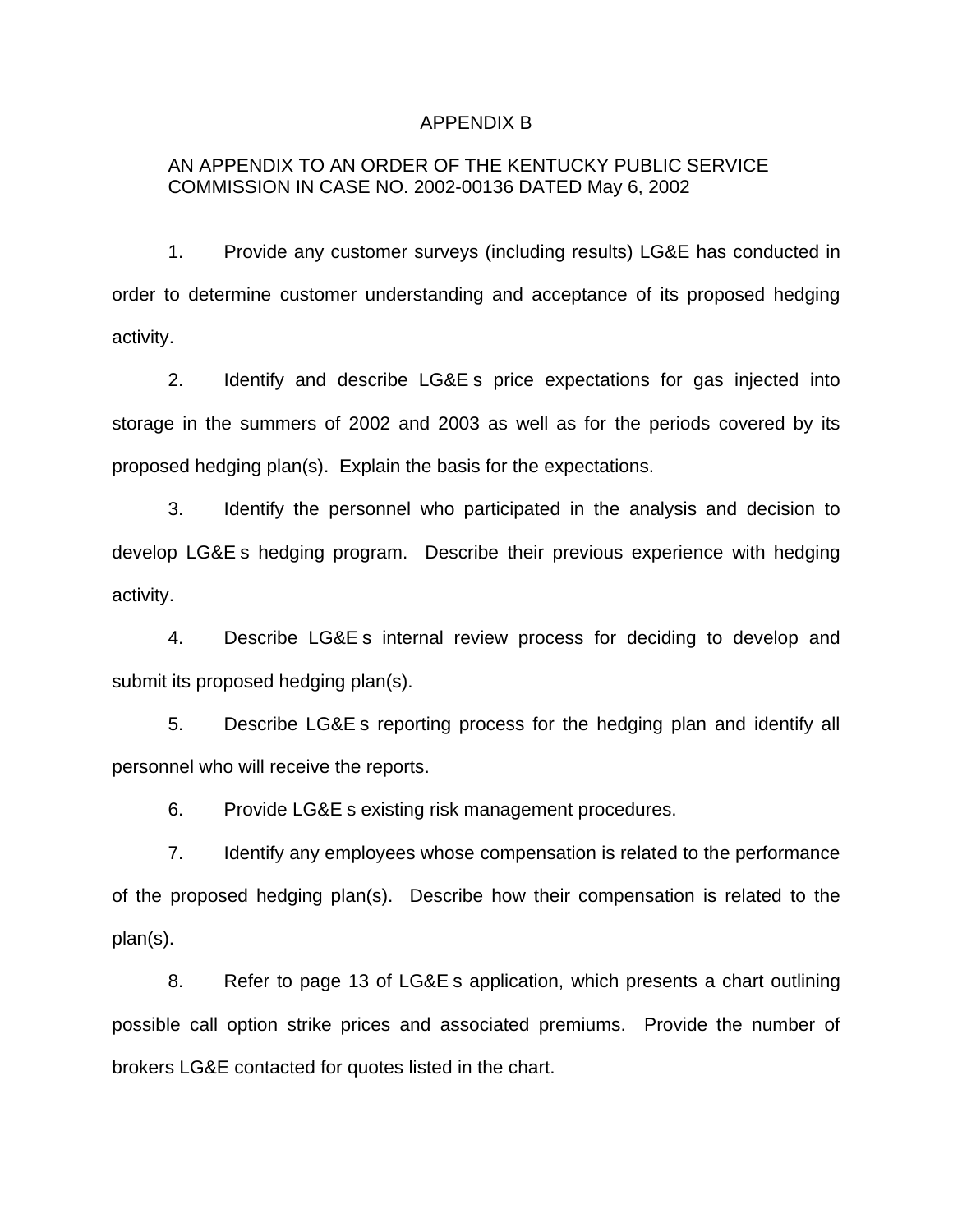9. Describe in detail LG&E s criteria for establishing the strike price for any call options it would purchase.

10. Describe LG&E s familiarity with the hedging activity of other Kentucky gas companies hedging plans for the 2001-2002 winter season.

11. Refer to page 16 of LG&E s application, which refers to its plans for filing hedging activity reports with the Commission.

a. Explain how LG&E determined that the period of time for filing its initial hedging report should be 60 days following the first month of the hedging period, as opposed to a shorter or longer period of time.

b. LG&E indicates it would file a second report after the conclusion of the applicable heating season that would evaluate the results of the hedging plan. How soon after the heating season would LG&E expect to file this report?

12. Refer to pages 16 and 17 of LG&E s application, which discusses the requirements of Statement of Financial Accounting Standards No. 133, Accounting for Derivative Instruments and Hedging Activities. The last sentence in the section headed Accounting Issues indicates that LG&E is requesting that such regulatory asset and liability treatment be approved by the Commission. Provide a more specific description of the treatment LG&E is seeking.

13. Refer to page 17 of LG&E s application, which discusses counter-party risk and recovery of any counter-party losses from ratepayers.

a. Describe the procedures LG&E used to evaluate the creditworthiness of counter-parties.

-2-